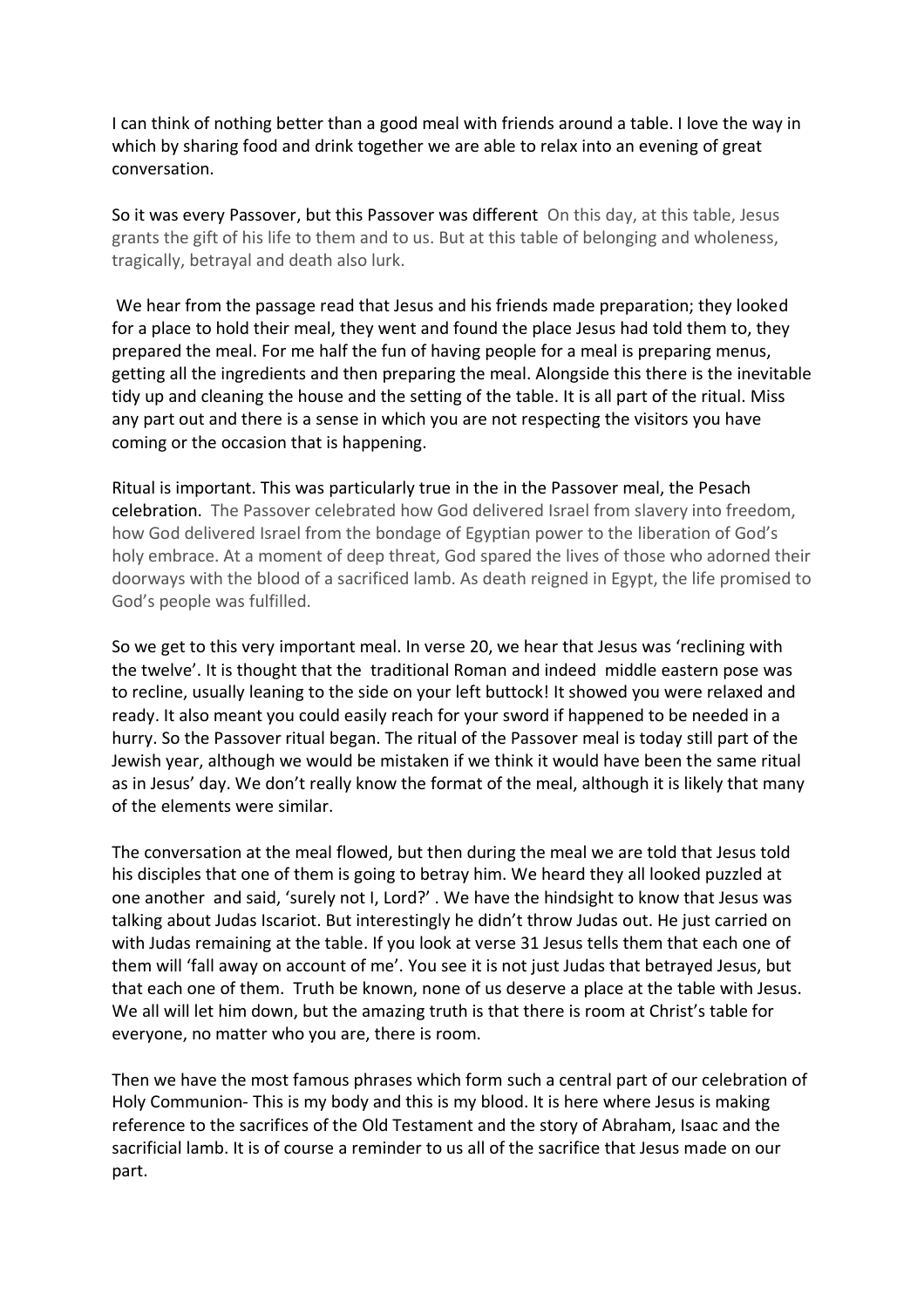So in this story we have themes of ritual, of sacrifice, of betrayal and of forgiveness. But there is also of hope. One of the unfortunate things that has happened when over the centuries is that translators have decided the theme of a passage and inserted their own titles. Often this is helpful, but occasionally it is not! This is one of those. This passage is often known as 'The Last Supper', but if you read it carefully it is anything but the 'last 'supper. It is true that it was probably the last meal that Jesus shared with his friends on earth. But the point of this story is that Jesus goes to a whole new place to share a meal with them in a different kingdom. Verse 29 ' I tell you I will not drink of the fruit of the vine from now on until the day when I drink it new with you in the Father's kingdom.' So who does he say he is going to share this glass of wine with? 'All of you". Interestingly, he doesn't say 'all of you, except for Judas and anyone else who lets me down!' He said 'All of you'.

I would like to use a bit of poetic licence here. I picture Jesus thinking, 'yeah you Judas, there is room in my heart to forgive even you'. But there is also room in my heart for the rest of you; for you James & John, yeah I know you haven't quite got it with your arguments about who is going to sit where, but there's room in my heart for you. And you Thomas, bless you Thomas, so much doubt, but you know, there is still room in my heart for you. And you Mary and Martha, you are all going to be sharing a bottle of wine with me in my Father's kingdom'.

You see we can read this passage as gloom, but actually I think we should read it as glorious. Whoever you are there is room at the table for you. This is not a select gentlemen's club as Victorian days. It is not up to us to decide who can and cannot be invited, despite that fact that it is so often the case that people try. The Jesus I believe in is the one sits at an open table, a table which has room for us all.

*'The story of the Lord's Supper thus subverts the assumptions that have brought the disciples this far on their journey with Jesus — our assumptions, too: that this meal is for insiders, for the righteous, for the chosen few who will judge the twelve trib[es, for the true believers, the](https://www.workingpreacher.org/authors/stanley-saunders)  exceptions to Israel's longstanding betrayal of God's prophets.'* 

## *[Stanley Saunders](https://www.workingpreacher.org/authors/stanley-saunders)*

Associate Professor of New Testament

The God of the 'open table' welcomes each one of us. Whoever you are, you are welcome, whatever you have done, you are welcome. Steve Chalke, the writer and founder of the Oasis church wrote a book a few years ago, called 'Being Human'. In it he talks about how the Oasis Church in Waterloo designed a 'welcome statement' which reads:

## READ p241

Sadly, so often through church the church has forgotten that all are welcome at this table, often, I am afraid to say, because of our own misconceptions, personal prejudices and personal attitudes. What is even worse is we have taken the words of scripture and twisted them to justify our prejudices. Personally, I shudder when some quotes bible verses, usually our of context to justify their views and prejudices. Over the past few years I have heard this